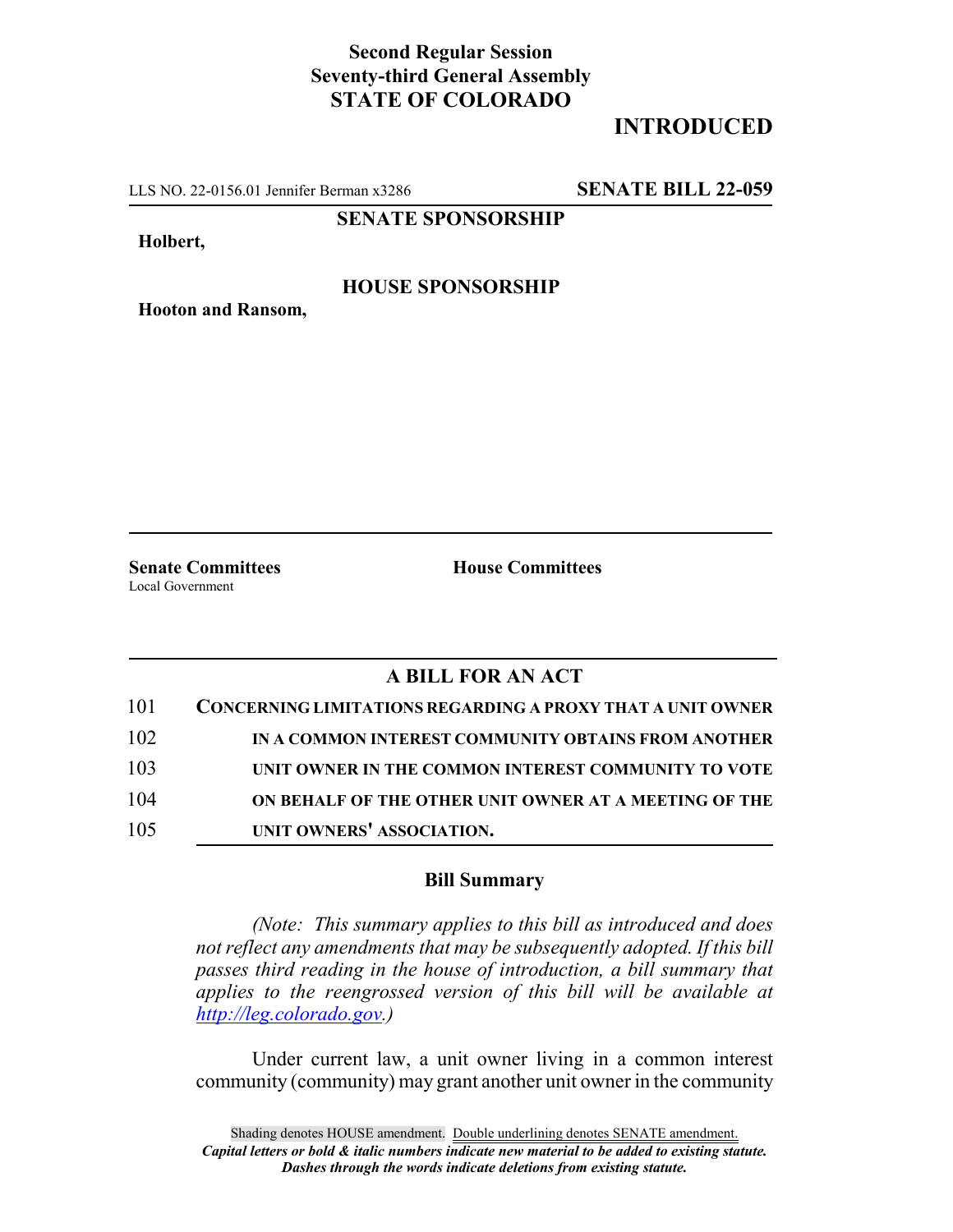a proxy to vote on behalf of the first unit owner at a unit owners' association (association) meeting. The proxy may be granted for any purpose and for multiple association meetings, and automatically terminates after 11 months unless the proxy itself provides for an earlier or later termination date.

The bill limits the duration of a proxy to 11 months and requires that the proxy state the specific association meeting and specific matters for which it is granted. For the proxy holder to vote at a different meeting or on different matters than the ones stated in the proxy, the proxy holder must seek further authorization. The bill also requires that for associations with 50 or more units, a proxy holder cannot hold proxies representing more than 5% of the units unless proxies representing more than 5% of the units are granted solely for the purpose of establishing a quorum for an association meeting.

| $\mathbf{1}$   | Be it enacted by the General Assembly of the State of Colorado:              |
|----------------|------------------------------------------------------------------------------|
| $\overline{2}$ | SECTION 1. In Colorado Revised Statutes, 38-33.3-310, amend                  |
| 3              | $(2)(a)$ and $(2)(b)$ ; and <b>add</b> $(2)(b.5)$ and $(2)(b.7)$ as follows: |
| $\overline{4}$ | 38-33.3-310. Voting - proxies. $(2)$ (a) EXCEPT AS PROVIDED IN               |
| 5              | SUBSECTIONS $(2)(b.5)$ AND $(2)(b.7)$ OF THIS SECTION, votes allocated to a  |
| 6              | unit may be cast pursuant to a proxy duly executed by a unit owner. A        |
| $\overline{7}$ | proxy shall Is not be valid if obtained through fraud or misrepresentation.  |
| 8              | Unless otherwise provided in the declaration, bylaws, or rules of the        |
| 9              | association, appointment of proxies may be made substantially as             |
| 10             | provided in section 7-127-203. C.R.S.                                        |
| 11             | (b) If a unit is owned by more than one person, each owner of the            |
| 12             | unit may vote or register A protest to the casting of votes by the other     |
| 13             | owners of the unit through a duly executed proxy. A unit owner may not       |
| 14             | revoke a proxy given pursuant to this section except by actual notice of     |
| 15             | revocation to the person presiding over a meeting of the association. A      |
| 16             | proxy is void if it is not dated or purports to be revocable without notice. |
| 17             | A proxy terminates eleven months after its date, unless it provides          |